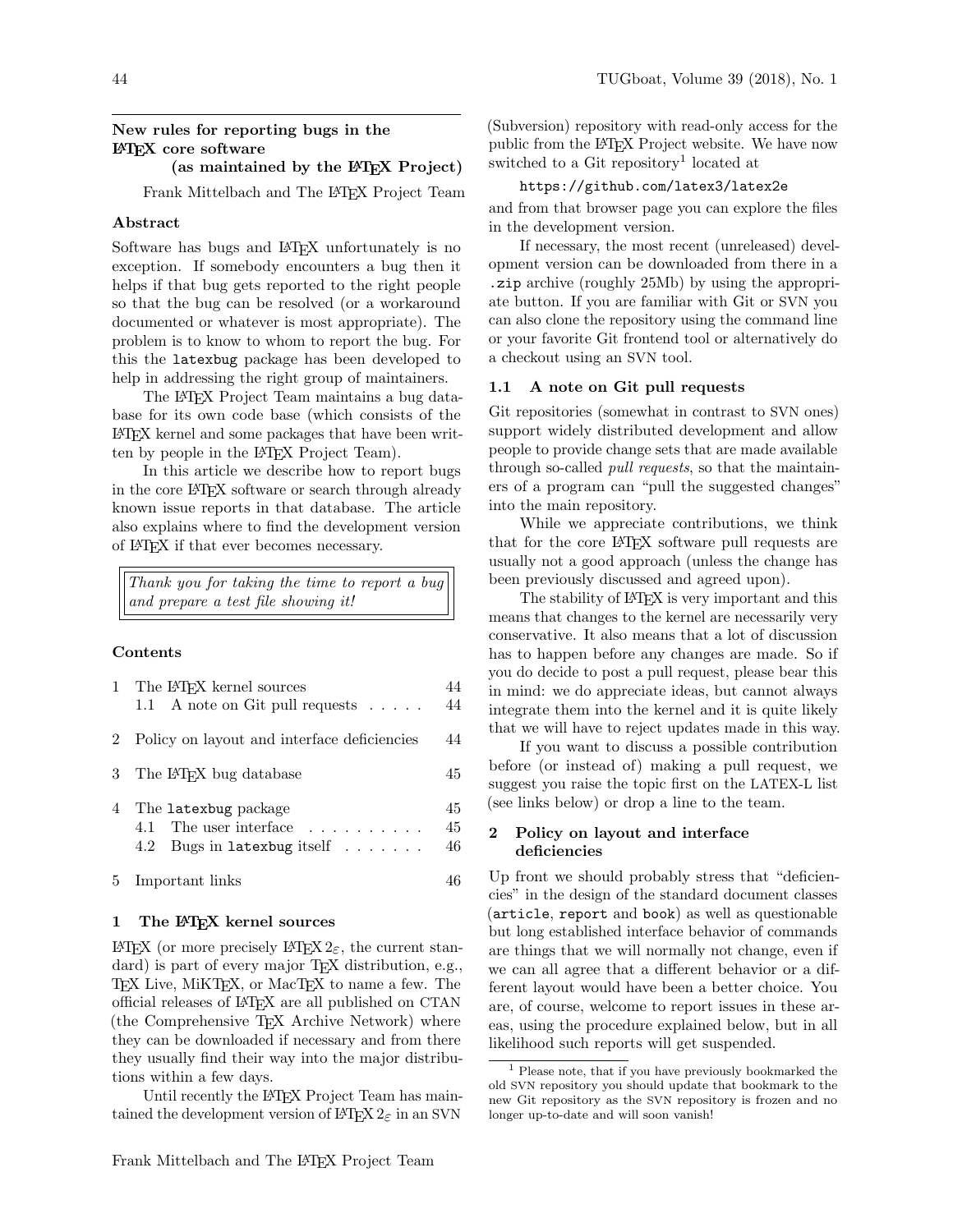The reason is that the kernel interfaces and the document classes have been used for many years in essentially all documents (even documents using different classes; these are often built upon the standard classes in the background) and thus such changes would break or at a minimum noticeably change nearly all existing documents.

# <span id="page-1-0"></span>3 The bug database for the LAT<sub>EX</sub> kernel and core packages

Throughout the last two decades the LAT<sub>EX</sub> Project Team has maintained a bug database using GNATS, a free software system from the FSF. While this has served us well in the past, it has its problems and with our move to Git-based source control its workflow no longer fits. We have therefore decided to switch to a new tracking system and the natural choice was to use the one already provided as part of the GitHub setup (the place where the sources are now hosted), namely the Issue Tracker.

Unfortunately, it is not possible for a number of reasons to automatically transfer the old bug reports to the new system so we are in a slightly awkward position that we have old bugs in one system and the new ones in another. Thus for searching through already reported bugs it is necessary to search two systems:

- GNATS [for bugs reported before 2018;](https://www.latex-project.org/cgi-bin/ltxbugs2html)
- [The Github Issue Tracker for](https://github.com/latex3/latex2e/issues)  $\mathbb{F}$ FEX  $2\varepsilon$  for bugs reported in 2018 and later.

Over time we hope that the bugs listed in GNATS will all be only of historical interest, but right now it is probably helpful to look in both places (see links below) — sorry for that.

#### <span id="page-1-1"></span>4 The latexbug package

So far we have talked about where to find the core LATEX software and how to report issues with it. However, the LATEX universe consists of several thousand contributed packages maintained by individuals all over the world. And if a bug happens in one of those packages it doesn't help anybody if it is dumped at the LATEX Project's doorstep.

For one, we can't actually change other people's code even if we are able to identify the issue. Furthermore we are only a few people and simply do not have the bandwidth to analyze bugs in other people's work.

We have therefore written this little package called latexbug that should help in identifying the rightful addressee for a bug report. We ask that it be loaded in any test file intended to be sent to the LATEX bug database as part of a bug report.

The package will determine if the test file is in a suitable state to be sent to us or if it should be modified first or if it should be sent to somebody else because the bug is (likely) to be in code not maintained by the LATEX Project Team.

Bug reports sent to the LATEX bug database without that prior verification are likely to get closed without being looked at at our end in the future.

#### <span id="page-1-2"></span>4.1 The user interface

The interface is simple: the package has no options and doesn't define any new commands to be used.

All that is required is that the package be loaded as the very first step in the test file that shows the bug— in other words, before the line loading the \documentclass. For that reason it must be loaded using \RequirePackage instead of the usual \usepackage declaration that is used in the preamble of a document.

Thus, a bug report test file should look like this:

\RequirePackage{latexbug} \documentclass{article}

```
% preamble as necessary
```
% (drop anything not needed, please)

\begin{document}

- % example showing the bug
- % (as short and concise as possible)

#### \end{document}

Of course, instead of article you may need to load a different standard class, but do not load a thirdparty class as we can't accept a bug that manifests itself only when using a class we don't maintain.

If the test file runs through (showing the bug) without any complaints for latexbug then the test file is ready to be sent to the LAT<sub>EX</sub> bug database. The procedure for uploading and the location is documented at

```
https://www.latex-project.org/bugs/
```
If latexbug does generate an error, however, then this error needs to be addressed first and then, depending on the resolution, the bug report may have to be sent to somebody else.

An error is generated if the test file makes use of third-party code that is not maintained by the LAT<sub>EX</sub> Project Team. For example, if your test document loads array, geometry, footmisc and hyperref you would see the following:

Package latexbug Error: Third-party file(s)

This test file uses third-party file(s) ============== geometry.sty -> Hideo Umeki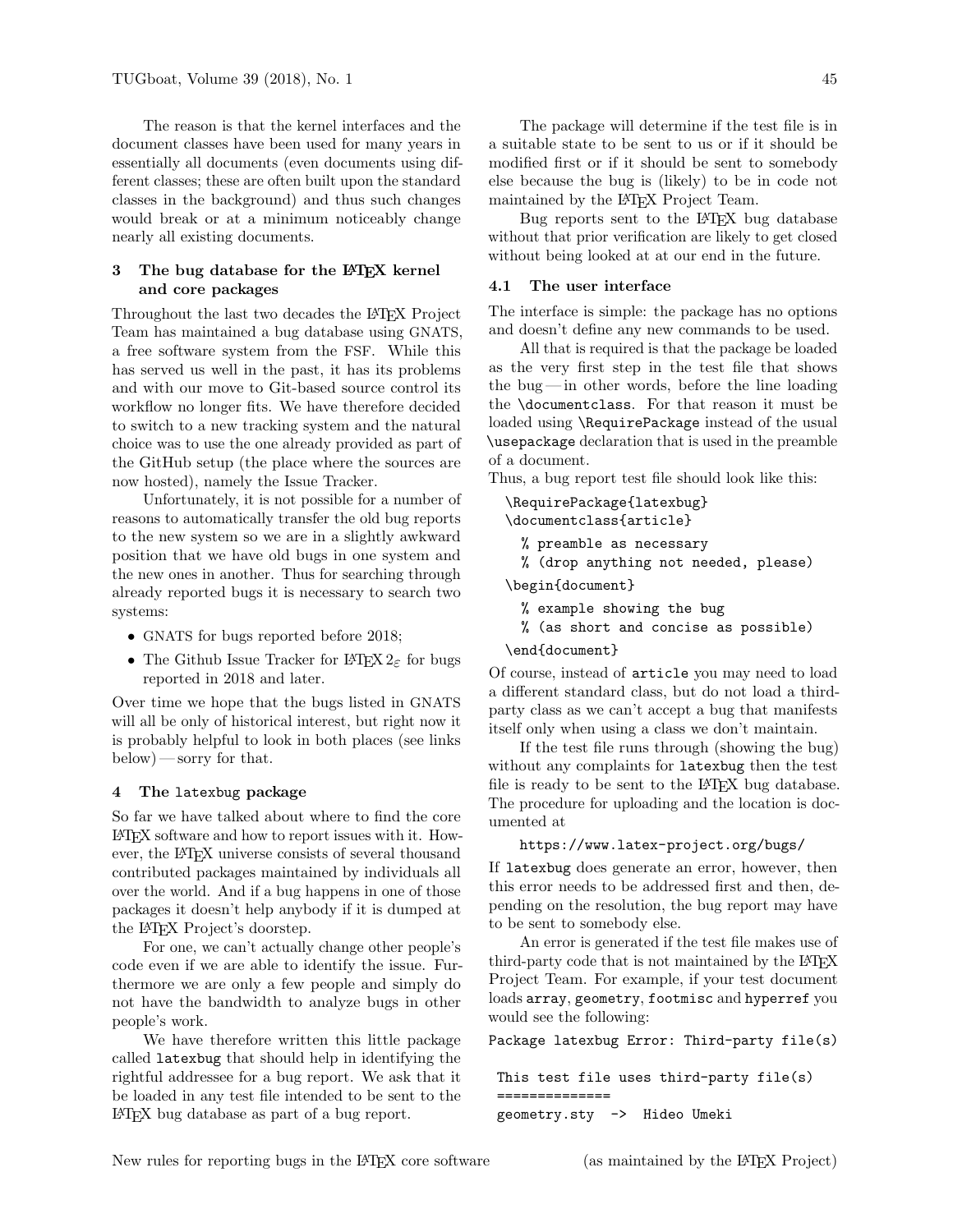```
<latexgeometry [at] gmail [dot] com>
footmisc.sty
hyperref.sty -> Heiko Oberdiek
 https://github.com/ho-tex/hyperref/issues
==============
```
The array package is accepted as it is one of the core packages maintained by the LATEX Project team but the other three are not. For geometry and hyperref we have maintainer info available, so we provide that, whereas for footmisc this information is missing. Thus, in that case you have to search for it yourself, if it turns out that the bug is related to that package.

The latexbug package then continues with advice to remove such third-party code from the file:

```
So you should contact the authors
of these files, not the LaTeX Team!
(Or remove the packages that load
them, if they are not necessary to
exhibit the problem).
```
If that is not possible, because the bug goes away if a package is removed, then the problem is (most likely) with this package and the bug report should be sent to the maintainer of that package and not to the LATEX bug database.

To make life somewhat easier, latexbug will tell you the name of the maintainer (if we know it and have added it) and if possible also the canonical bug address for the package (as in the cases of geometry and hyperref). If we don't have that information, you need to find it out for yourself by looking at the package documentation.

There may be cases where third-party code is essential to exhibit a bug in core LAT<sub>EX</sub> code maintained by the LAT<sub>EX</sub> Team. The error text therefore finishes off with the following sentence:

```
If you think the bug is in core LaTeX
(as maintained by the LaTeX Team) but
these files are needed to demonstrate
the problem, please continue and mention
this explicitly in your bug report.
```
Please explain in detail your reasoning why you think this is the case as part of the bug report.

#### <span id="page-2-0"></span>4.2 Bugs in latexbug itself

When a document is run through LAT<sub>EX</sub> it will load a number of files, and bug reports that are to be sent to the LAT<sub>F</sub>X Team should only load files that we maintain and not third-party packages. Testing this and giving some appropriate advice is the main task of the latexbug package.

The database inside latexbug, if you want to call it that, is simply a comma separated key value list consisting of file names = maintainer info. Most of the time the maintainer info is us (meaning we maintain it, so the file is fine) or us\* (meaning it is an expl3 package we maintain, so fine too, but should be reported in a different issue tracker) or ignore (meaning we do not maintain it, but it is a file that is likely to appear for one or the other reason and we should accept such a bug report nonetheless). We allow, for example, the use of lipsum or blindtext to help in making up a test file with a suitable amount of text. Also often useful is the package etoolbox, thus that is also silently accepted (aka ignored).

Any other file loaded in the bug report but not listed in the database will show up in the error listing flagged as "third-party" code that should be removed as explained above.

For a small number of popular third-party packages we have collected the name of the external maintainer and if available to us some extra information so that it is easier to send to the rightful addressee if you encounter a bug in such a third-party package. But to keep this manageable this is only done for a very small number of the 5000+ packages out there (though we might add a few more over time).

It is however not impossible that we missed one or another file that should have been listed as "maintained by us" but isn't and thus incorrectly generates an error. Another potential problem area is with the maintainer info we provide, as that might become invalid without being noticed.

If you run into one of those problems or notice an omission of that sort, please send us a bug report by opening an issue at the GitHub source of the package which is located at:

#### <https://github.com/latex3/latexbug>

Please note that the fact that a particular package is written by one of the members of the LAT<sub>EX</sub> Project team does not automatically mean that latexbug will classify it as a core L<sup>AT</sup>EX package. Many such packages will show up as "third-party" with the request to report the bug with the respective maintainer directly.

For example, fontspec, written by Will Robertson, has its own repository, so issues involving that package should normally be reported there and not with the L<sup>A</sup>T<sub>F</sub>X kernel, and latexbug will point you in the right direction.

## <span id="page-2-1"></span>5 Important links

# <https://www.latex-project.org>

Website of the LAT<sub>EX</sub> Project (official site for LATEX and LATEX3 development).